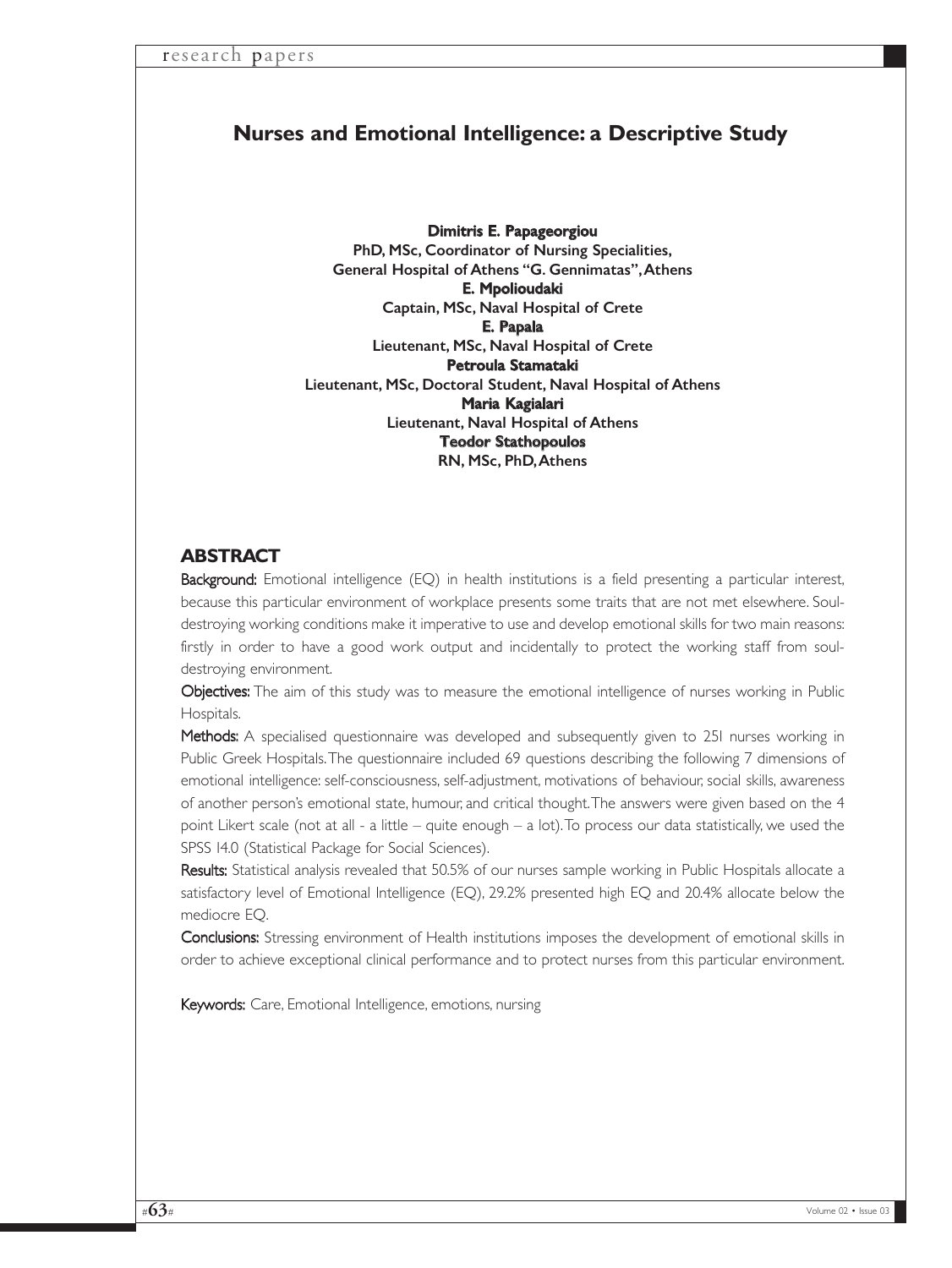# **Introduction**

Emotional intelligence (EQ) in health institutions is a field presenting a particular interest, because this particular environment of workplace presents some traits that are not met elsewhere (Cadman & Brewer, 2001, Cherniss, 2002, Evans & Allen, 2002, Freshman & Rubino, 2002).The official definition of emotional intelligence quotes as: "a form of social intelligence that includes the ability to recognize our own emotions and emotions of others, to perceive between emotions and the use of information (that arises from emotions) so as to guide our thoughts and actions" (Goleman, 1995, Mayer & Salovey, 1997, Davies et al., 1998, Bar –On, 2000, Law, 2004, Murphy, 2006). In other words an individual allocates the ability to comprehend with precision his and others' emotions, thus being able to direct thoughts and actions (Goleman, 2000, Safran, 2006). Daily interactions concern colleagues with different specialities, often with overlapping duties, that face persons found by definition (as ill) in physical and psychological stress when working as a team or individually.Through literature, we conclude that relations between the two largest working teams in the hospital, that is to say doctors and nurses, pass through a phase of redefinition, a fact that increases intensity in work (Mohammadreza et al., 2002, Mohammadreza et al., 2003). Soul-destroying working conditions make it imperative to use and develop emotional skills for two main reasons: firstly in order to have a good work output and incidentally to protect the working staff from souldestroying environment (Graham, 1999, Strickland, 2000).

In his book "The Emotional Intelligence at Work" Goleman reports the work of Williams and Sternberg who first developed the idea of a common intelligence indicator. In their classic study "Group Intelligence", the basic condition for exceptional performance is the good relation between members of the team. Those who are not socially skilful and cannot be coordinated with the feelings of others constitute a brake to the total effort, particularly if they miss abilities of resolving differences and of effective communication (Druskat & Wilff, 2001, Code of Professional Conduct, 2002, Cherniss, 2007).

- Emotional abilities that make groups distinguishable are: • Awareness of another person's emotional state or interpersonal understanding
- Collaboration and single effort
- Open communication, attitude of explicit specifications and expectations and open confrontation of members of the group with low performance
- Tendency for improvement
- Self awareness, as evaluation of the strong and weak points of the group
- Initiative and convenient preparation to resolve the problems
- Self-confidence as a team
- Flexibility concerning the implementation of collective duties
- Conscience of the organization's situation in terms of perceiving the needs of other basic groups in the company and creative exploitation of resources that the organization has to offer.
- Affiliations with other groups (Druskat & Wilff, 2001, Code of Professional Conduct, 2002, Semple & Cable, 2003, Cherniss, 2007).

Emotional intelligence is found to develop throughout our life and climaxes between 40-50 years of age. In this age the persons are able to correspond better to the requirements and pressures of environment because:

- they are more independent in their thoughts and actions
- they have better perception of other's emotions
- they are socially more responsible
- they are more easily adapted
- they are taking into consideration all situations and resolve problems in a better way
- they face stress more effectively than the younger (Six Seconds' EQ Institute for Healthcare Leadership, 2007, Vitello-Cicciu, 2003).

### **Method**

#### Study design

The purpose of this study was to measure the emotional intelligence of female and male nurses working in Public Hospitals. Two hundred and fifty one questionnaires were distributed in nurses working in three Public Hospitals from May 2007 until May 2008.

#### Sample

The sample emanates from the reference population of Nurses who work in Public Athens Hospitals and Region of Adults and concretely from Nursing departments, laboratories, offices of education and administrative services of Hospitals.The determination of the size sample in this particular study was determined by the following factors:

- Desirable precision level of results
- Available financial expense
- Available time margin
- Fluctuation of the population under this study

• The number and the type of variables that concern in the inquiring process (Williams, 1978).

An application and protocol were deponed in the corresponding scientific committees of Hospitals for approval. The sampling was deliberate and randomly chosen.The entry criteria in the group were the following:

• Workers in the Nursing Institution for more than a year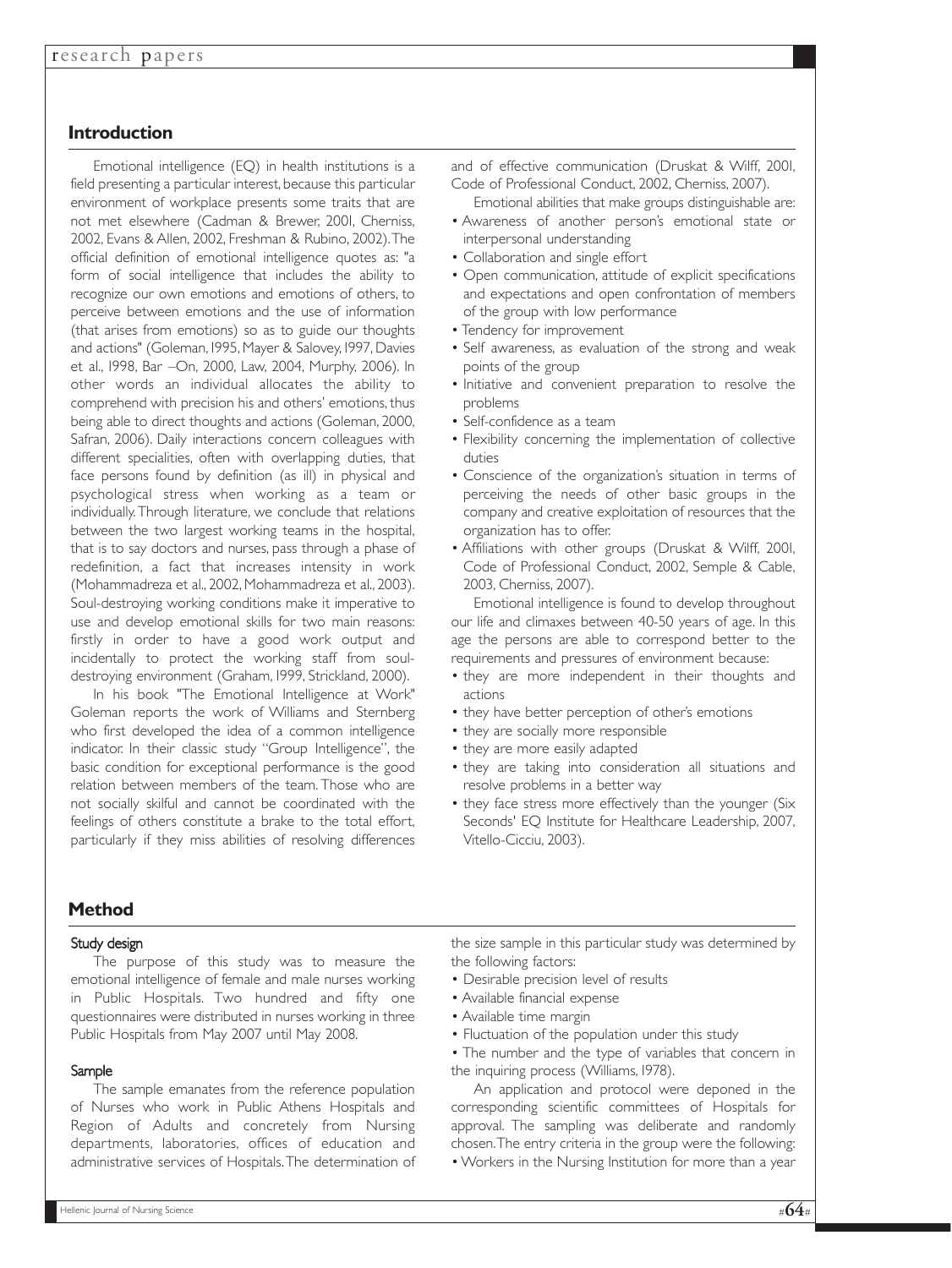• Workers in any department of Hospital

• Workers holding at least a degree of a one-year study educational institution.

The exclusion criteria involve workers that have not completed their studies.The choice of this particular way of sampling was selected in order to avoid problems when recovering the sample. Nurses participated in this study under informed consent.

#### Data collection

Content development of the measurement tool was supported by an extensive literature and inquiring retrospection, by searching corresponding questionnaires (EQi of BarOn, ECI of Daniel Goleman and Jefferson Scale of Patient' s Perceptions of Physician Empathy) and by submitting the questionnaire to experts who were asked to annotate and modify parts of it.

The questionnaire included two parts: one to collect demographic elements and one for to collect elements regarding skills that the nursing personnel allocate. The answers were given based on the 4 points (by no means - little - enough - very) Likert scale.

Moreover, the questionnaire:

- is structured in such a away, so that it constitutes a suitable, complete and precise tool of justifying the aim and objectives of the research. It elicits answers concerning the research and not their general opinions.
- is simultaneously composed from simple but at the same time full in content, phrases and questions – and no elaborate verbal forms or complex conceptual manufactures.

• is unbiased, it does not prompt the questioned person towards one or other direction, but gives a possibility of choice of answers through a scale of four points (by no means – little – enough – a lot).

#### Data Management - Statistical analysis

Statistical data processing took place by using the SPSS 14 (Statistical Package for Social Sciences) statistical parcel for Windows.The methods used in the analysis are:

• Test research (pilot study) in a small sample

• Reliability evaluations of internal cohesion (internal consistency reliability) based on alfa factor (Cronbach ' s alpha coefficient).

- Descriptive statistics on demographic data
- Descriptive statistics of emotional intelligence categories

### **Results**

Demographic characteristics

84.9% were female and 15.1% were male, 66.5% were married, 28.3% bachelors, while 5.2% were divorced and widowers.Table 1 describes the basic characteristics of the nurses.

Statistical analysis

The reliability of the measurement tool to determine Nurses EQ is satisfactory and oscillates around 0.88 (Norusis, 1990).

Descriptive analysis of questions regarding the ` self awareness' axis showed that 2.6% do not recognize their emotions, 20.7% recognize them partially, 54.2% recognize them satisfactory while, 22.5% absolutely recognize their emotions, the repercussions and their results. 0.8% are not aware of their internal reserves, 8.8% are partially aware, 53.9% are satisfactorily aware, 34.3% are absolutely aware of their internal reserves, abilities and limits. 3% do not have self-confidence, 8.8% have low self-confidence, 53.9% have self-confidence in a satisfactory level while and 34.3% allocates high self-confidence.

With regard to axis ` self-adjustment', 27% cannot handle their disrupting emotions and impulses, 42% can partly handle them, 24.7% handle them quite well, while 6.3% handle them effectively. 15.8% do not take the responsibility for their personal progress, 9.7% partly take it, 35.2% takes the responsibility quite enough, 39.3% take it completely, maintaining at the same time their integrity of honesty. 28.4% of the asked present a satisfactory flexibility in handling changes and are open in pioneering ideas, approaches and new information contrary to 19.2% who present weakness in the way that they face the facts and search of new ideas. The remainder 52.4% handle multiple requirements, change of priorities and generally fast changes well.

With regard to axis ` motives of behaviour', 24.7% try to improve themselves ultimately or to correspond in certain perfection data, 47.2% try a lot while, 28.1% do not learn how to improves their record. 37.1% fully carry out the objectives of the Association, 59% carry them out to a large extent while, 4% do not energetically seek occasions in order to achieve the mission of the group. 33.1% present absolute readiness to act as soon as an occasion comes up, 50.2% satisfactory seek objectives beyond those that others impose to them or expect from them while, 16.7% do not neglect bureaucracy and rules so that work could be done quicker. 20.5% insist on achieving objectives despite obstacles and misadventures, 36.5% insist partly while, 43% function more on fear of failure and least on the base of hope for success.

With regard to axis ` Awareness of another person's emotional state', 80.5% satisfactory comprehend emotions and opinions of the patients and show active interest to their concerns contrary to 19.5% that do not conceive the emotional signals of patients and do not allocate the dexterity of listening. 92.6% forecast and recognize the needs of patients that they satisfy while, 7.4% do not seek ways to satisfy the patients and thus gain their devotion. 92% support that they sense the patients' needs in order to be developed and strengthen their possibilities while 8% do not recognize other's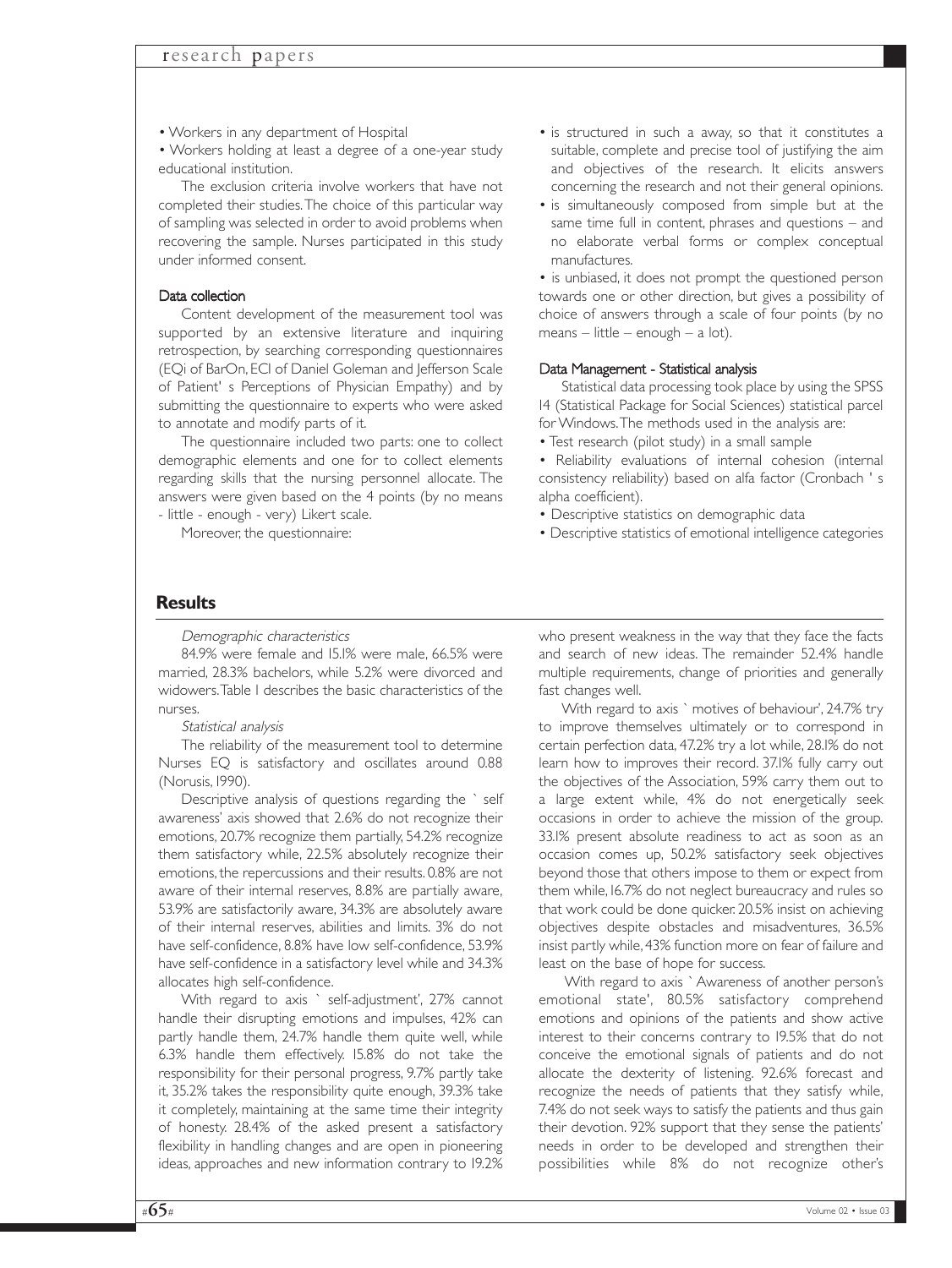achievements. 18.3% fully recognizes emotional tendencies of the health group and it contribute in strengthening relations, 50.2% recognize them partly while, 31.5% are unable to understand forces that shape patients' opinions and movements.

With regard to axis`social skills', 65.7% allocates the required skills in order to gain other's trust while, 34.3% it do not use effective methods of persuasion. 59% communicate well, 26.7% allocate the ability of good listening, seeking mutual understanding willingly accept to share information with others while, 14,3% do not encourage open communication. 75.7% support that they allocate inspiration and can guide groups and persons while, 24.3% cannot take initiatives and do not act as leaders irrelevantly from their rank. 21.5% are advocates of change and recruit others to their objective, 54.6% provokes partly the system to admit the need of change while, 23.9% do not recognize the need of change. 8.4% are strongly capable to handle with diplomacy stringent individuals and situations of intensity, 73.7% can partially negotiate and solve disagreements while, 17.9% cannot detect the probability of conflicts and do not care for disagreement de-escalation. 53.8% create bonds and it have good and continuous communication with others, 43.4% knits up partially with friends and maintain personal friendships with colleagues and collaborators while, 2.8% grow minimal functional relations. 48.2% allocate group skills and cultivate a sense of identity within the group, 49.4% partially contribute in creating cohesion within the group in order to achieve objectives while, 2.4% are keen to collectiveness. With regard to axis ` humour', 32.1% support that have a sense of it and use it daily in order to be flexible, 49.2% have a sense of humour that do not always use while, 18.7% have a little or no humour.

With regard to axis` thought', 25.3% of the asked support that they use their capabilities so that they can copes with the work challenges, 55.7% use the critical thought but not on a daily basis while, 19% allocate a little up to no critical thought.

| <b>Table 1 Demographic characteristics</b> |      |
|--------------------------------------------|------|
| Age                                        | %    |
| $20 - 30$                                  | 20.7 |
| $3I-40$                                    | 47.8 |
| $4I - 50$                                  | 27.5 |
| >5                                         | 4.0  |
| Educational status                         |      |
| Higher Education Institutions              | 3.6  |
| Polytechnic colleges                       | 53,8 |
| Postgraduate title                         | 3.2  |
| PhD                                        | 2.0  |
| Speciality                                 | 23.0 |
| One year lasting                           | 1.6  |
| Biennial lasting                           | 12.4 |
| Place ob birth                             |      |
| Crete                                      | 39.4 |
| Sterea Hellas                              | 15.5 |
| Peloponnese                                | 9.6  |
| Thessaly                                   | 9.2  |
| Epirus                                     | 8.0  |
| Macedonia                                  | 8.8  |
| Thrace                                     | 12   |
| Islands                                    | 6.4  |
| Cyprus                                     | 1.6  |
| <b>Russia</b>                              | 0.4  |
| Department of work                         |      |
| Clinic                                     | 39.8 |
| ICU                                        | 24.3 |
| Surgery                                    | 12.8 |
| Laboratory                                 | 8.8  |
| Office                                     | 5.6  |
| Emergency                                  | 8.8  |
| Foreigner languages                        |      |
| One (I)                                    | 62.2 |
| >2                                         | 18.3 |
| None                                       | 19.5 |

### **Discussion**

The present study revealed that half of those participating recognize and sublimely manage their internal situation, preferences, personal reserves and have the emotional tendencies that lead to achievement of objectives. Half of the participants report that they have good self awareness and enough motives of behaviour, moreover they allocate humour used selectively and they use the critical thought but not on a daily base.

Recognition of emotions and thus satisfaction of patients' needs is achieved only through the ability of health professionals to initially recognize their own emotions and needs. In the present study, roughly ? of the participants reported that they recognize their emotions. Researches have shown that Head Nurses, who allocate

emotional intelligence in a satisfactory degree, precisely conceive their emotions as well as others' and thus, they are differentiated by those expressing false emotions. For example, they can distinguish anger of Nurses related to decision-making and manage it in such a way as to restore Nurses in the initial objective, that is to say, the care of patient. Besides, they are able to comprehend complex emotions of relatives and of health personnel that accompany cases of dying patients (Vitello – Cicciu, 2002, Caruso et al., 2002).

The soul-destroying environment of Health institutions imposes the growth of emotional skills on one side for exceptional clinical performance and on the other side for protection of the worker from this particular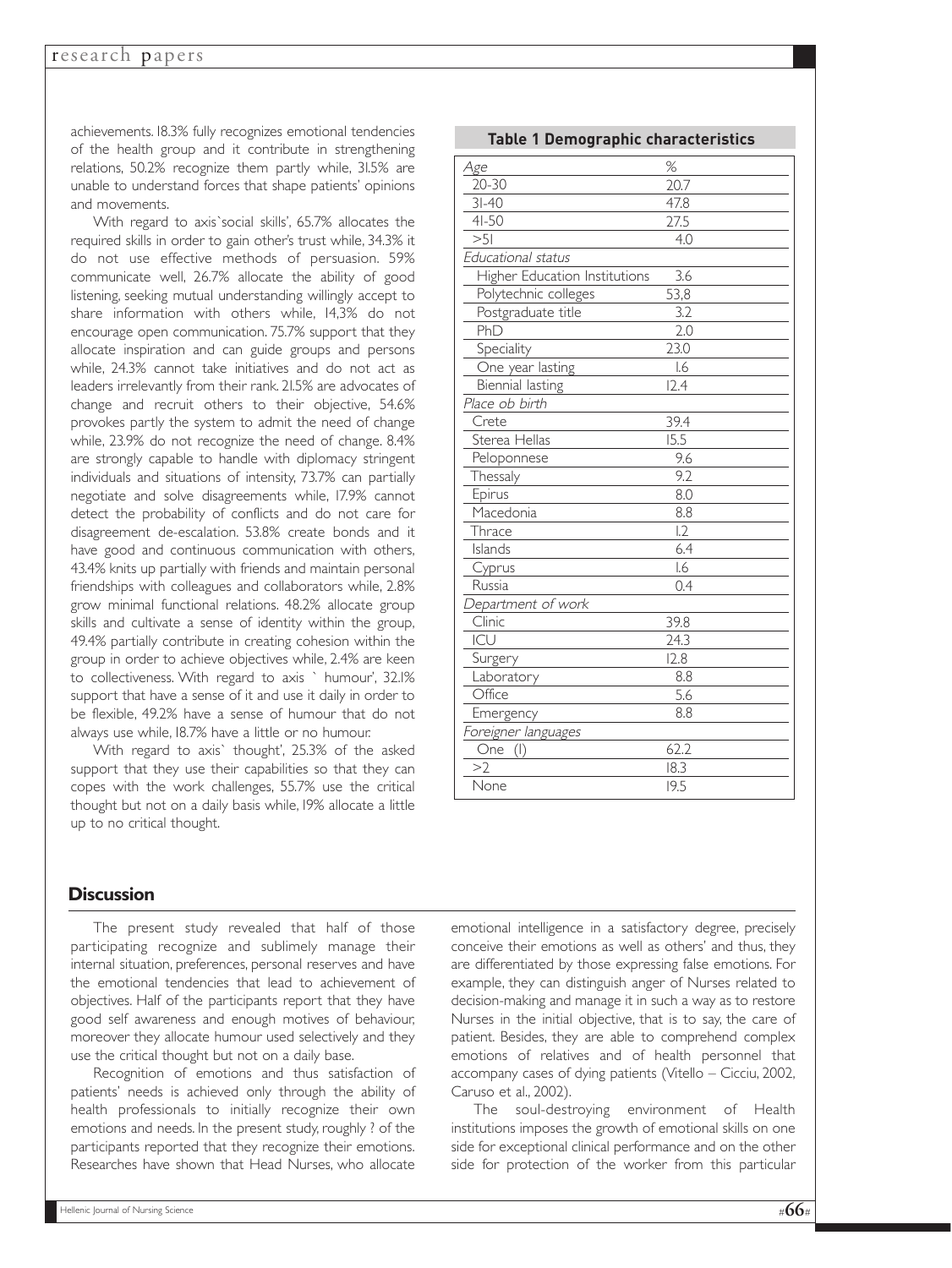### research papers

environment. In this study a large percentage of participants cannot handle rightly their impulses and their disrupting emotions and this results in a malfunctioning group with regard to the care of patient.At the same time it was found that, while Nurses align themselves absolutely with the objectives of Nursing Institution, however they are distinguished by a disposal for personal evolution.We mark that groups in workplaces fall into three levels of performance. In the worst case, frictions within the group him lead to failure, resulting in a performance lower from the mean of individuals. When groups function well enough, the grades are higher than the mean of its members. However, when a true collaboration exists within the group, its grades exceed by far even the grades of the best individual. When groups function at their outmost, the results could be more than cumulative, they can be multiplicative as the most important talents of an individual push forward the most important talents of a next individual, producing more results than a sole individual.When the members of a group give their best the results are not anymore cumulative but multiplicative, because talents and abilities of all members are used (Goleman, 2000).

Awareness of another person's emotional state is an essential component of medical and nursing care. The present study showed that Nurses comprehend satisfactory the emotions and opinions of patients. Similar results resulted when in a research the subject of awareness of another person's emotional state was approached, evaluating the answers from medical and nursing personnel and from Nursing and Obstetrics students. The same study showed that men and women equally comprehend the needs and problems of patients. 28 However patients participating in other study and suffering from chronic respiratory deficiency had a contradictious opinion. Therefore, when they were asked to determine the sectors of care that medical and nursing personnel should improve, the majority of their answers were focused in biggest emotional understanding (Papageorgiou, 2006).

A far as social skills are concerned (or social influence), in this study we found that Nurses influence the environment with persuasiveness and inspiration, partly recognize the need for change and promote the collectiveness and collaboration.. An older study showed that the human brain is related with the growth of social skills, as it can create new nervous webs and nervous connections throughout adult life that ` fight' against rooted patterns already existing in the brain (Goleman & Boyatzis, 2008).

Humour is the ability of an individual to see the funny side of every situation instead of remaining serious all the time. In this study the necessity of using humour was stressed. A large percentage uses it selectively among members of personnel or with the patients. Research that has become has shown that the use of humour contributes in intellectual prosperity of individuals, minimising the effect of negative situations and protecting the individual from everyday difficulties (Ojanen, 1996). In another study, it appeared that everyday use of good humour helped Nurses to satisfy the needs of patients even more (Astedt – Kurki & Isola, 2001).

Deductively, analysis of results showed that 50.5% of the Nurses sample working in Public Hospitals allocate a satisfactory indicator of Emotional Intelligence (EQ), 29.2% have high EQ and the following 20.4% allocates below mediocre EQ.

#### Limitations

In this study certain limitations exist which should be taken into consideration for a better process and generalisation of results. The size of nurses sample could be considered small as far as reliability of measurement is concerned, as it constituted an indicative sample from the total nurses population that work in public hospitals at the time the research took place.A second restriction is that the results of this study reflect the opinions of nurses from only three hospitals of the country without essentially reflecting opinions of the total number of nurses that work in public hospitals all over Greece. Given the variety of health professionals who function under the umbrella of administering care in Hospitals, the fact that personnel participating in the present study constituted only by nurses, is perhaps a third restriction in generalisation of results. The comparison of opinions about emotional intelligence of nurses who work in public civil and military hospitals of Greece would be particularly interesting.

### **Conclusions**

Emotional intelligence is a basic factor of success. It results and develops when a person undertakes the complete responsibility of his/her behaviour, his/her reaction on different events, of his/her thoughts and emotions.

Taking into consideration the restrictions above, a similar study with a bigger sample of nurses, and particularly from a more representative breadth of national hospitals, could also lead to larger generalisation and validity of results.